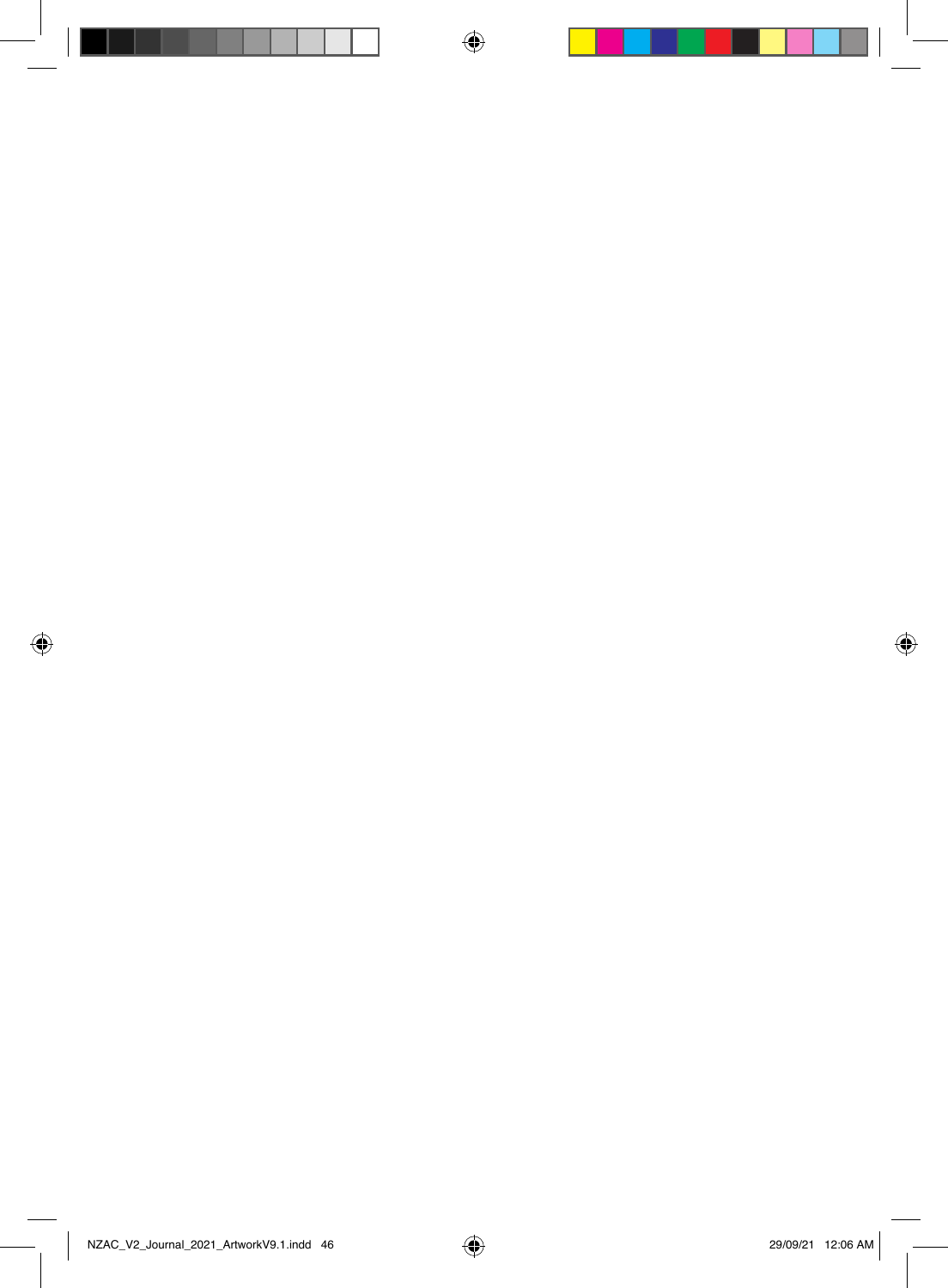# **Walking a tightrope: A balancing act by school counsellors**

"I can't do right by everyone!" A school counsellor expresses her conflicted and distressed despair in supervision. Another female client had disclosed what sounded like a sexual assault and pleaded with the counsellor not to tell anyone. As counsellors working with young people, when a teenaged client is adamantly opposed to any action outside the privacy of the counsellor-client relationship, we can find ourselves needing to navigate competing ethical priorities. Freed from the requirements of mandatory reporting (Ludbrook, 2012) counsellors can face a seemingly impossible choice between respecting the client's right to privacy (NZAC, 2020, Section 6.1.a.) and self-determination (NZAC, 2020, 3.3), thereby maintaining a spirit of partnership (NZAC, 2020, Section 3.2); or, in the interests of safety and protection, overriding confidentiality and client concerns by reporting the matter to the police or Oranga Tamariki (NZAC, 2020, Sections 4.5; 5.1.a., b.; 6.2.a., c., d.) and, in the process, risking the loss of the client's trust and willingness to engage with us. The counsellor could be seen as avoiding doing harm either way (NZAC, 2020, Section 4.2) Section 6.2.c. of the Code of Ethics (NZAC, 2020) indicates that counsellors are obligated to inform authorities in situations of imminent harm, even if doing so goes against the wishes of the client. But when the threshold of imminent harm is not met, counsellors can find themselves walking a tightrope in their efforts to support harm reduction for clients going forward.

School counsellors hear about clients' experiences of harm on a regular basis. Often, imminent harm is no longer present: the event/s may have occurred days, months, or even years in the past. Frequently, the client is fearful about parental reactions, judgement from peers, or the potentially stressful process of reporting and pursuing the perpetrator. Disclosure of harm outside the counselling relationship can elicit further discomfort and trauma. A school counsellor brought such a situation – involving a recent incident but not one of imminent harm – to a supervision conversation. The counsellor was concerned to ensure that they attended to everything and still preserved their relationship with the client.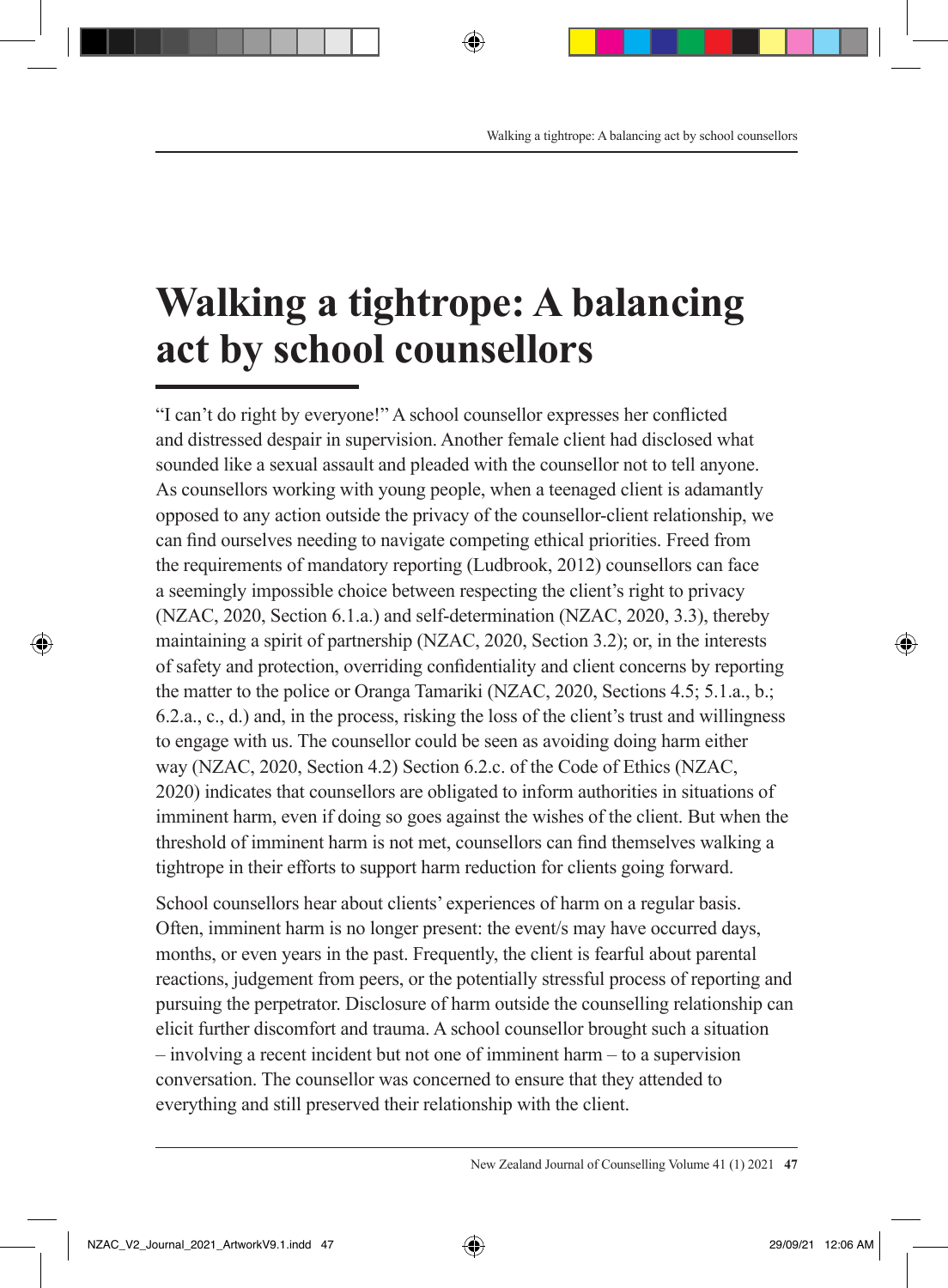The counsellor found themselves wrestling with what to do:

Do I uphold her request and keep this disclosure within our work together? Or do I risk losing her trust and respect by insisting that I notify the police or stressing the value of disclosing to friends or whānau to gain their support? Either way, someone is going to be upset with me or criticise my actions.

The counsellor was confused by the need to consider the potentially competing agendas and expectations of various stakeholders (Hughes, 2011), which can often come into play for school counsellors. Foremost among these stakeholders is the client, who has a right to respect, partnership, autonomy, personal integrity, and confidentiality (NZAC, 2020). According to the professional ethics of Aotearoa New Zealand counsellors, in most cases clients' wishes and concerns are of the utmost importance and are central to the counsellor's overarching principle of avoiding doing harm (NZAC, 2020). However, parents may feel they should be informed about what occurs in the life of "their teen" or hold a cultural position that extends the notion of "client" to include whānau (Hawkins & Monk, 1995), and may feel a responsibility or desire to be included in key counselling conversations that take place with their child<sup>1</sup>. School principals and other senior leaders in schools can also hold views not only about being informed when harm to students has occurred, but also about what actions should be taken. However, schools' child protection policies often place responsibility for managing student risks with the school counsellor, as the "Designated Person" (Children's Act, 2014). Counsellors may also feel pressure to include or inform the Police or other agencies, such as Oranga Tamariki, as part of community safety expectations. Additionally, school counsellors may have their own ideas about what should be done, in terms of seeking the best interests of the client, while also ensuring they have followed legal and ethical requirements, including enlisting the support of the client's friends or whānau where possible.

The array of potentially competing responsibilities faced by the school counsellor can be summarised in the following obligations: to the client's choices and agency (their right to privacy, autonomy, respect, partnership, and confidentiality); to the client's safety and emotional wellbeing going forward; to the school community and beyond (for example, helping to prevent a perpetrator from harming others); to the wider community (for example, taking action to increase the safety of young people at a community level); and to duties and responsibilities determined by law (e.g.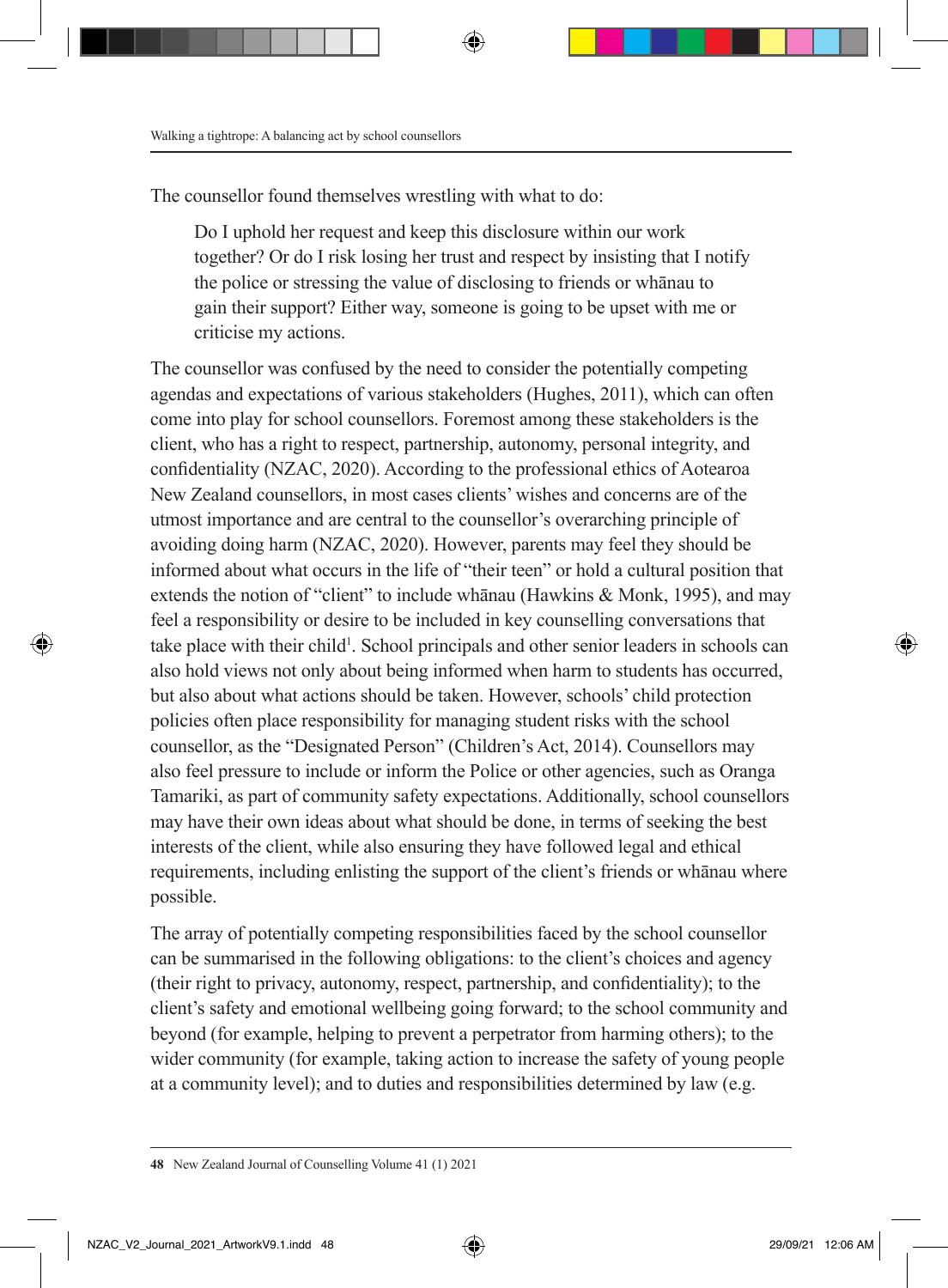Children's Act, 2014, Oranga Tamariki Act, 1989, Privacy Act, 1993, & Health and Safety at Work Act, 2015). There are often various pathways a counsellor could take that would all be consistent with the NZAC Code of Ethics (NZAC, 2020).

The supervision conversation cited at the start of this article occurred with the main author in his supervision practice and motivated the present enquiry. After reviewing relevant legal and ethical requirements and recommendations, we put forward the idea that counsellors can, without identifying clients, seek guidance and information from authorities and others, such as Police and Oranga Tamariki, to navigate the pressures and responsibilities they hold, without an obligation to inform clients that they are doing so. To articulate this idea, we introduce the concept of the "relative autonomy" of the counsellor in relation to their clients. We then discuss collaborative approaches to informing others about harm when doing so could be helpful or is required. We focus on ways of speaking with clients about the value or importance of such a step that avoid a perceived binary choice between "keep it private and maintain confidentiality" or "disclose, and risk compromising the therapeutic relationship". This article thus addresses the task of walking a tightrope between preserving the therapeutic relationship and also reducing harm.

### **Current legal and ethical requirements**

Hughes (2011) characterises the NZAC Code of Ethics (2020) as giving "the client the privileged voice over that of all others, except the voice of the law, and when serious concerns for safety are present" (p. 116). The current state of New Zealand law does not mandate counsellors to report harm or abuse (Ludbrook, 2012). Rather, the NZAC Code of Ethics compels us as counsellors to make a professional judgement to determine how at-risk a particular client may be and how competent that client is to make decisions about their own wellbeing (Agee, 2011a).

In his legal handbook for counsellors, Ludbrook (2012) specifies some circumstances that may compel a counsellor to make a notification. For instance, independent counsellors "receiving [Oranga Tamariki] referrals should pass on to child protection social workers any concerns they have as to the safety of any child…" (p. 246).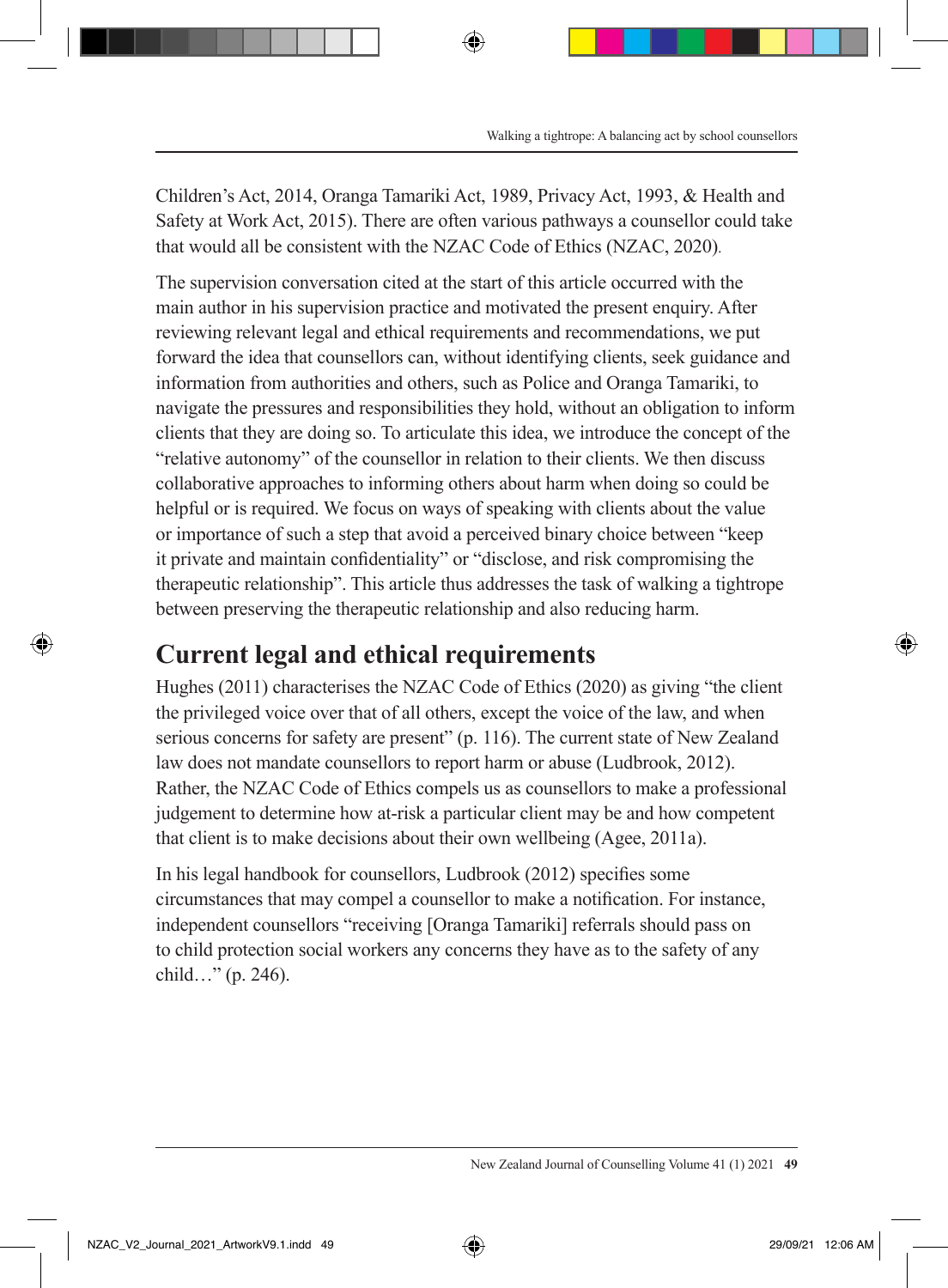He goes further, noting:

…a counsellor with concerns that a child has been or is likely to be harmed, ill-treated, abused, neglected or deprived has *an ethical duty* to pass this information on to [Oranga Tamariki] even if the information is incomplete or cannot be verified. (Ludbrook, 2012, p. 246).

Oranga Tamariki advises any adult with worries or concerns about a young person's safety to call them or the police (Oranga Tamariki, 2020). Such a call is not a "notification" but a consultation and, as it does not require disclosing the name or other identifying details about the young person, does not require the young person's consent as it does not constitute a breach of confidentiality (Ludbrook, 2012). We return to this topic below, in relation to counsellors' responsibilities, specifically.

Meanwhile, schools have a legal obligation to provide a safe physical and emotional environment for students. Guideline 5 of the National Administration Guidelines (Ministry of Education, 2017) requires schools to have policies and practices in place to ensure that all students are safe from physical or emotional abuse. In the context of these requirements, schools are legally bound to develop and follow a child protection policy and disclosure protocols (NZ Government, 2014), which implicate school counsellors. The Ministry of Education (MoE) positions the school counsellor as the person "responsible for ensuring the procedure for reporting child abuse is effective and timely" (Ministry of Education, 2017, p. 42). MoE advice on this matter extends to all school community members while clearly indicating that the school counsellor is responsible for assessing the situation, including fulfilling any notification requirements. Specifically, Ministry guidelines state, "Any suspicion of risk or harm should be made known to the guidance counsellor straight away so *they can then assess the level of risk and whether anyone else needs to be informed to keep the student safe.*" (Ministry of Education, 2017, p. 44).

In a similar vein, a recent publication from Oranga Tamariki advises that community members should approach them with concerns they can then assess:

Even if you're not entirely sure about what is happening in a child's life, it's your responsibility to think of the child's safety and the law tells us this must always be your first consideration. You're not interfering if you're acting with professional integrity and, even as a member of your community, it's your role to help keep children safe. Trust your instincts and talk through your concerns with us  $-$  it's our job to work out whether these concerns might indicate abuse. (Oranga Tamariki, 2020, p. 36).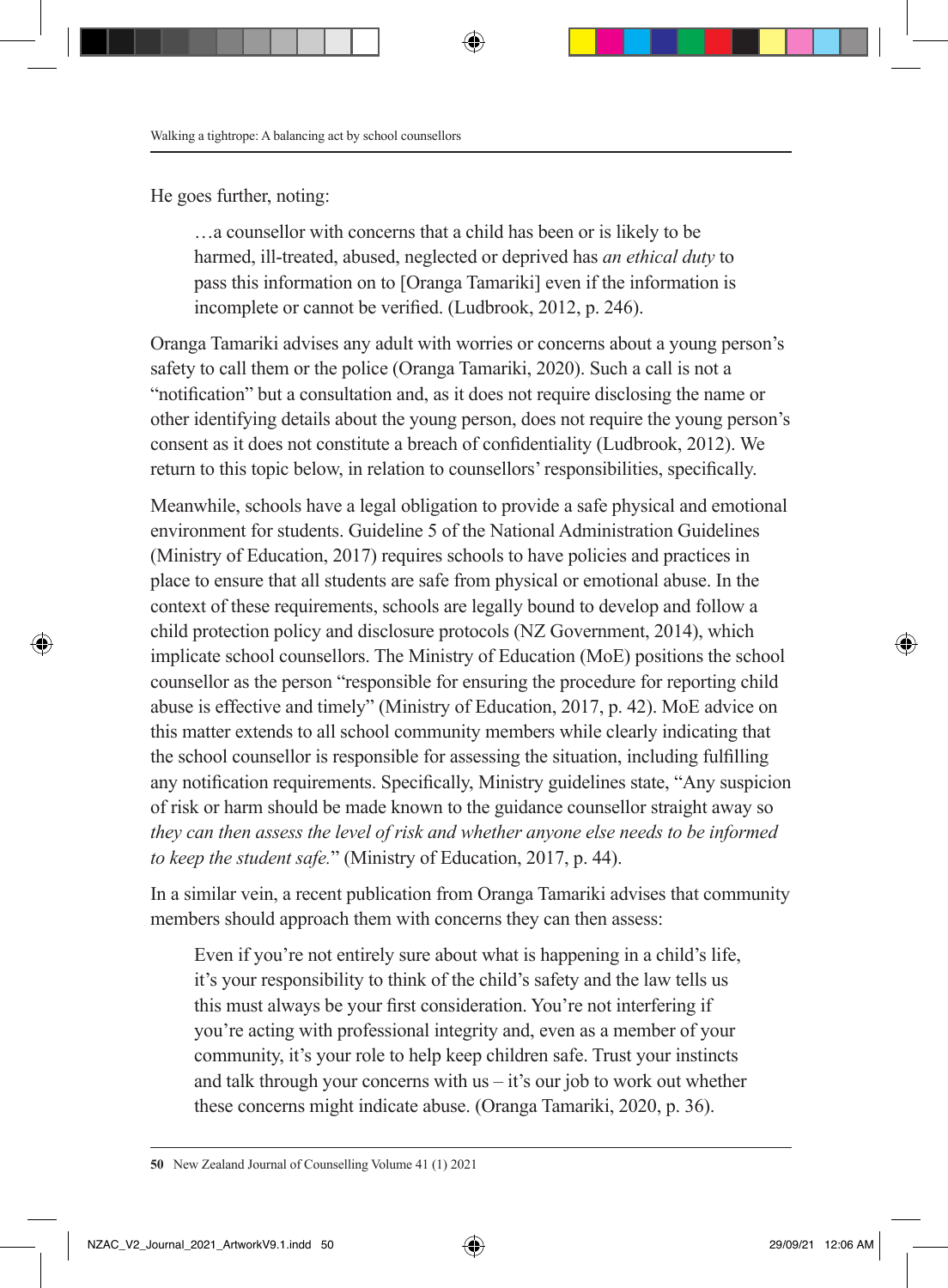We now turn to a discussion of the assessment process itself, in the context of school counselling. Ludbrook (2012) cautions school counsellors to "proceed with considerable care" (p. 307) if a client discloses harm such as physical or sexual abuse. Care is first evidenced in the initial conversation about the event/s that occurred. Ludbrook outlines some important ground rules that should be observed: firstly, to believe the young person and take their complaint seriously, listen in an interested but matter-of-fact way (not reactive) with a focus on the young person's feelings rather than probing for details of the incident, and record what is said in the young person's own words (see Ludbrook, 2012, p. 308). Ludbrook's positions on confidentiality and reporting are discussed below.

Oranga Tamariki has issued clear guidance on responding to suspected abuse or other concerns under the umbrella of the Children's Action Plan (see Oranga Tamariki, 2015, pp. 27–29) and Working Together (see Oranga Tamariki, 2020, pp. 40–43). These guidelines and recommendations strongly advocate for consultation with and inclusion of Oranga Tamariki or the Police. When imminent harm is not applicable it still may be considered wise to err on the side of caution and advise these authorities about the client's experience, in order to avoid ongoing potential harm. However, there is also a case to be made to maintain a stance of privacy and contain the information within the therapeutic relationship (Agee, 2011a). Client confidentiality lies at the heart of client-counsellor relationships and is a key component in the development of trust (Hughes, 2011; Hamilton & Hopegood, 1999). It is therefore central to the therapeutic relationship and to the effectiveness of any counselling process (Agee, 2011b). Confidentiality supports clients' willingness to disclose. This issue is amplified in a school context where the counsellor's reputation as trustworthy or not can impact students' willingness to meet with them (Hawkins & Monk, 1995).

There is a body of evidence that many minors, particularly adolescents, are less likely to seek professional help if they fear their parents may be informed of sensitive or embarrassing health or lifestyle issues. The concern is that, if they are apprehensive about their confidentiality being preserved, they will not seek help at all or will withhold information from the counsellor or other professional. There is an allied risk that breaching the confidentiality of a child may increase the risk of harm (Ludbrook, 2012, p. 151).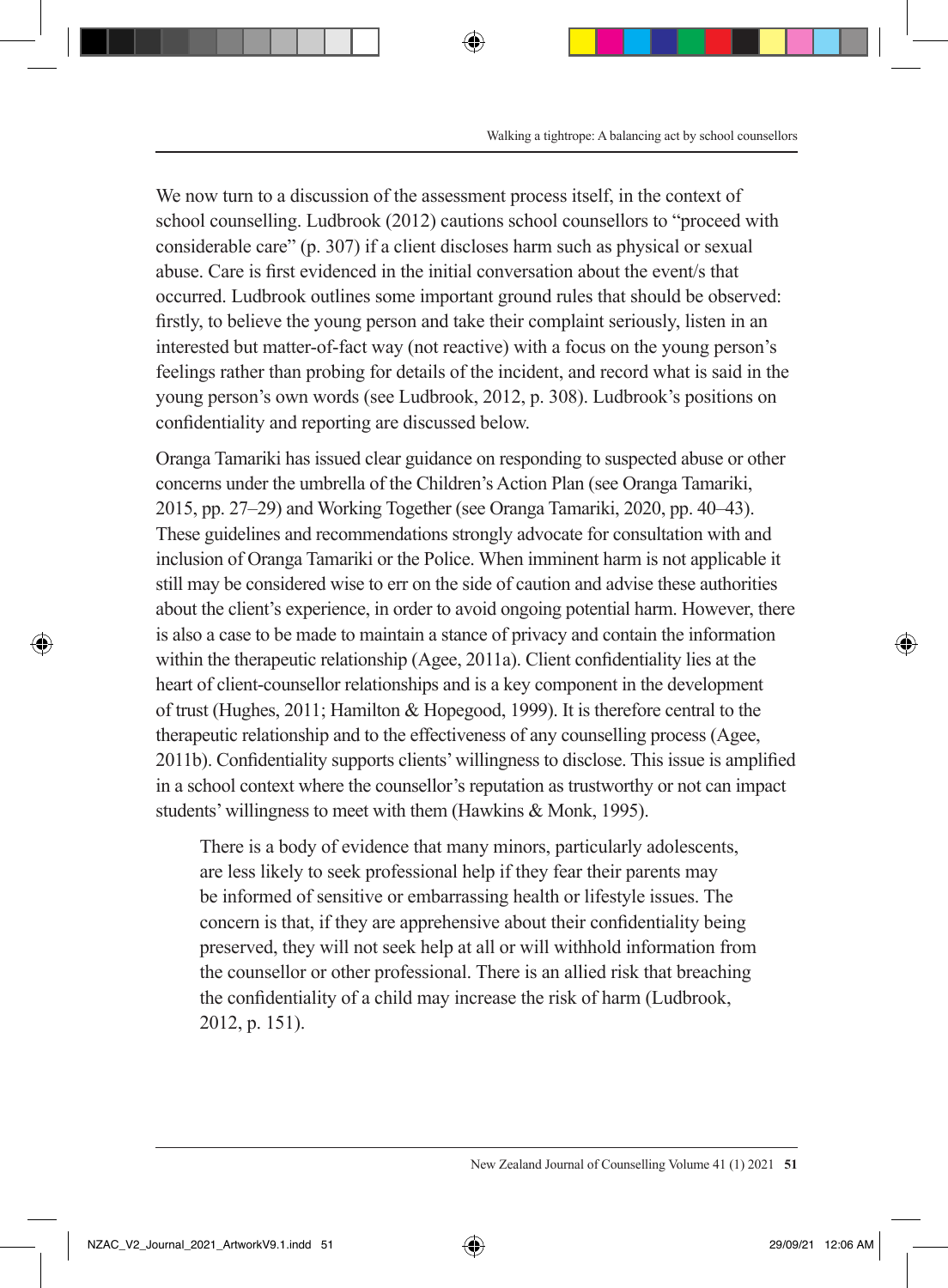Ludbrook (2012) writes about the capability of a "child" (legally defined as under 18 years of age [NZ Government, 2014]) to direct a counsellor to uphold confidentiality: "If a child is *Gillick*-competent<sup>2</sup>, his or her confidentiality should be preserved unless there are compelling reasons to believe that failure to breach confidentiality is likely to present a real risk to the child's safety, health or wellbeing" (p. 151). If, despite the young person's protest, breaching their confidence is being considered, he lays out a possible procedure (see Ludbrook, 2012, pp. 256–257). Ludbrook strongly advocates for a collaborative approach:

 If, in the course of the counselling process, the counsellor becomes aware of significant risks to the child, these risks and possible ways of avoiding, minimising, or dealing with them should be discussed with the child client. If the counsellor has gained the confidence and trust of the child, it should be possible for the counsellor and child to work together towards some mutually agreeable way forward. If that proves impossible, the counsellor has to undertake a balancing exercise, taking account of the child's right to confidentiality on the one hand and the need to protect the child on the other. (Ludbrook, 2012, p. 149).

Here Ludbrook is referring to the conditions of the "tightrope" we are addressing in this article. Ludbrook acknowledges the complexities of this work, and cautions counsellors to consider carefully the possible effects of their decisions

…in every case where the counsellor forms the view that a child has suffered or may suffer harm, abuse or neglect the matter should be reported to the authorities. Reporting the matter may have the effect that the child is removed from the home and precipitate a personal and family crisis. There may be other ways in which the situation can be addressed which do not involve breaching the child's confidentiality but which nevertheless will ensure his or her future protection. (Ludbrook, 2012, p. 150).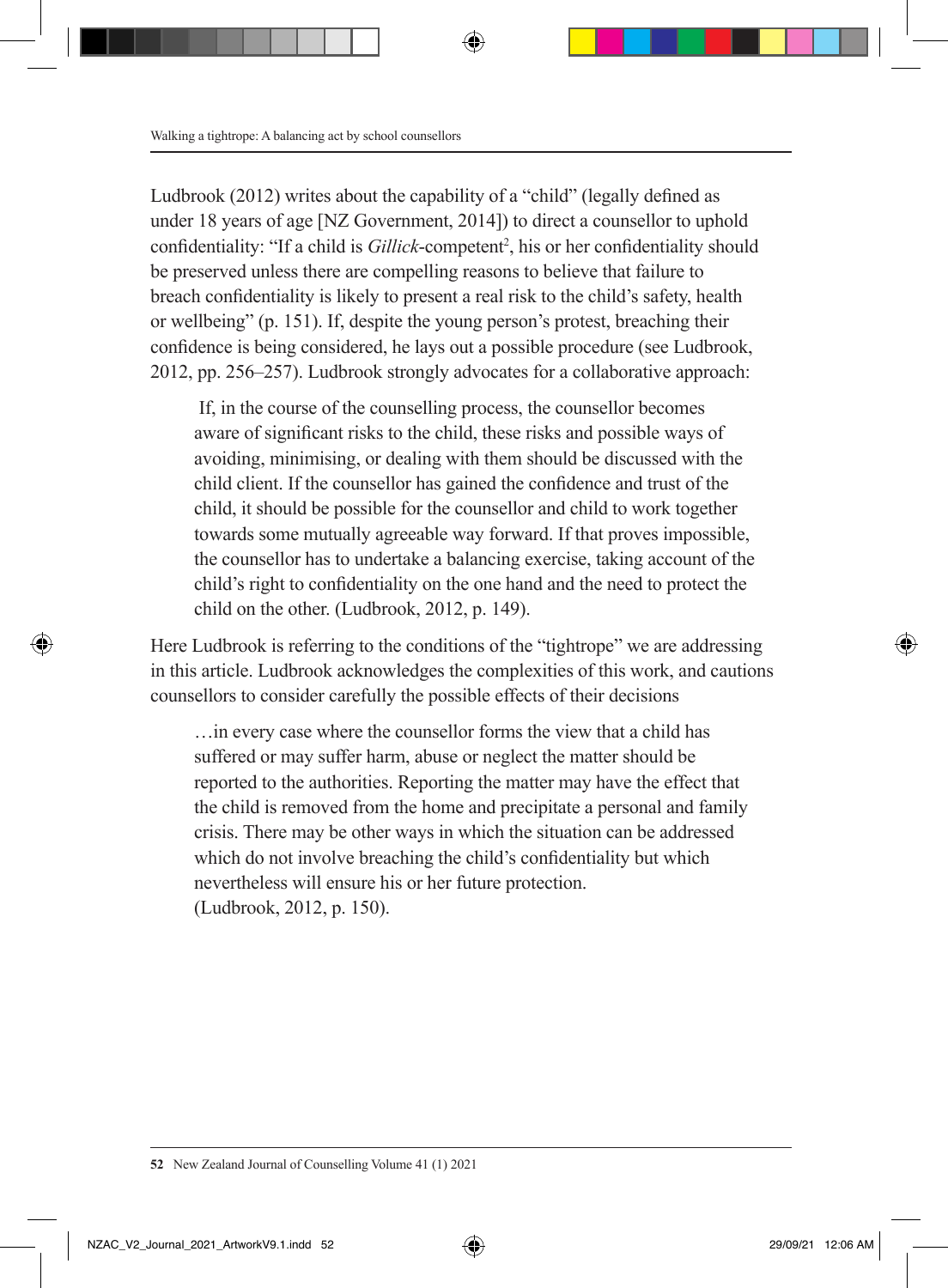It is clear that Ludbrook's guidance requires counsellors to understand their clients' concerns about potential impacts of a disclosure beyond the counselling setting that is being considered. If those concerns persist and advocating for widening the circle of knowing presents more harm or distress, in order for any reporting to occur the criterion and high threshold of imminent harm is required by the NZAC Code of Ethics under the clause "exceptions to confidentiality" (NZAC, 2020, 6.2.c.). We now move on to consider the balancing act required when that threshold is not met.

### **A balancing act by school counsellors**

In an ideal world, the school counsellor and client enter into a collaborative agreement as to whom (if anyone) to include in knowing about situations of harm in the interest of client safety and support; and, if needed, for the purpose of any potential legal action. Consulting with external professionals for advice or guidance may need to happen along the way. The ethical tension the school counsellor expressed in the opening of this article (within a supervision conversation) arose when they were unable to achieve a collaborative agreement – the client remained uncomfortable with the counsellor attempting to establish a community of care (Madigan & Epston, 1995) and with the idea of consulting Oranga Tamariki or the Police. And yet, the counsellor was unsure of how best to support the client.

The supervision conversation concluded that it is the counsellor's prerogative to attend to their own need for information and guidance via consultation and that this need stands as separate from any collaborative agreement with the client. A central part of this understanding is the concept of counsellors' relative autonomy from clients. Just as it is the client's prerogative to decide whether or not to disclose, the counsellor can legitimately claim a position of relative autonomy from their client when seeking advice from other professionals in a way that protects client identity.

In the case being discussed, the school counsellor and supervisor agreed that the counsellor did not need to share everything they did with the client, nor seek their client's consent for obtaining professional advice (as distinct from a formal referral or notification). We refer the reader to the advice from Oranga Tamariki and Ludbrook, cited above: consulting with Oranga Tamariki or the Police about a client's situation of harm, when identifying details are not disclosed, does not constitute a breach of confidentiality and does not require the client's consent. This advice is addressed to "any adult", and we suggest it applies to counsellors as well. Relative autonomy means we need not trouble a client by telling them of our need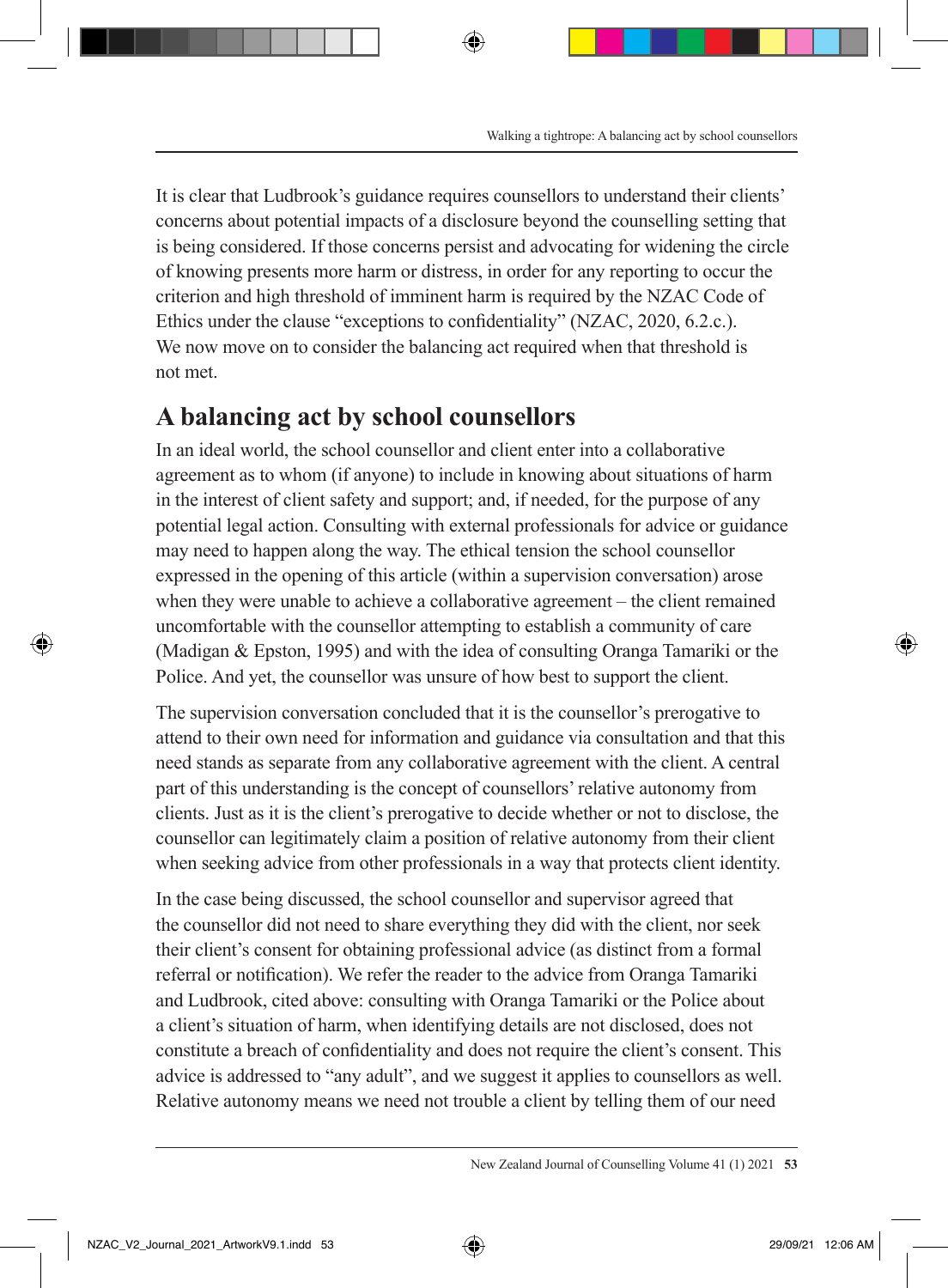to consult with external parties, if doing so could potentially give rise to a rupture in the therapeutic relationship, or the perception that confidentiality has been breached (even when it has not been).

The understanding reached was that when a client does not authorise the counsellor to disclose to anyone, and the circumstances do not meet the threshold of imminent harm, the priority can rightfully be placed on *maintaining the therapeutic relationship by upholding confidentiality*. However, this conclusion does not prohibit a counsellor's own process of consulting to help ensure they have met all their "responsible caring" obligations (NZAC, 2020, Section 3.4). We argue that such consultation is about the counsellor reviewing or clarifying their obligations and options and backing themselves to be confident that they are doing everything they need to do.

### **Collaborative approaches to informing others, and the importance of language**

Having established the need for relative autonomy for the counsellor, we now explore collaborative ways in which counsellors can also seek to encourage clients that disclosing harm to others could be beneficial for their wellbeing. Here we are referring primarily to cases where imminent harm is not evident (although further below we briefly review supportive approaches to informing clients when disclosure must occur). We suggest that it is helpful for counsellors to avoid polarising their options into either keeping it private to maintain confidentiality or disclosing even if disclosure compromises the therapeutic relationship. Considering together with clients the value of informing family or whānau, the possibility of referral, and/or the option of seeking advice from external parties such as Oranga Tamariki allows a collaborative agreement to occur around such matters within the safety and context of the therapeutic relationship, with the aim of providing support and care for the client. The language used when doing so is an important consideration.

How something is said or storied contributes significantly to its meaning and subsequent impact (Monk, 1997; Freedman & Combs, 1996). Moreover, the meaning a person attributes to events significantly shapes their conclusions and behaviour (White & Epston, 1990). It follows that careful attention should be given to the language used to convey to a client any suggestion of needing to speak beyond or outside of the therapeutic relationship.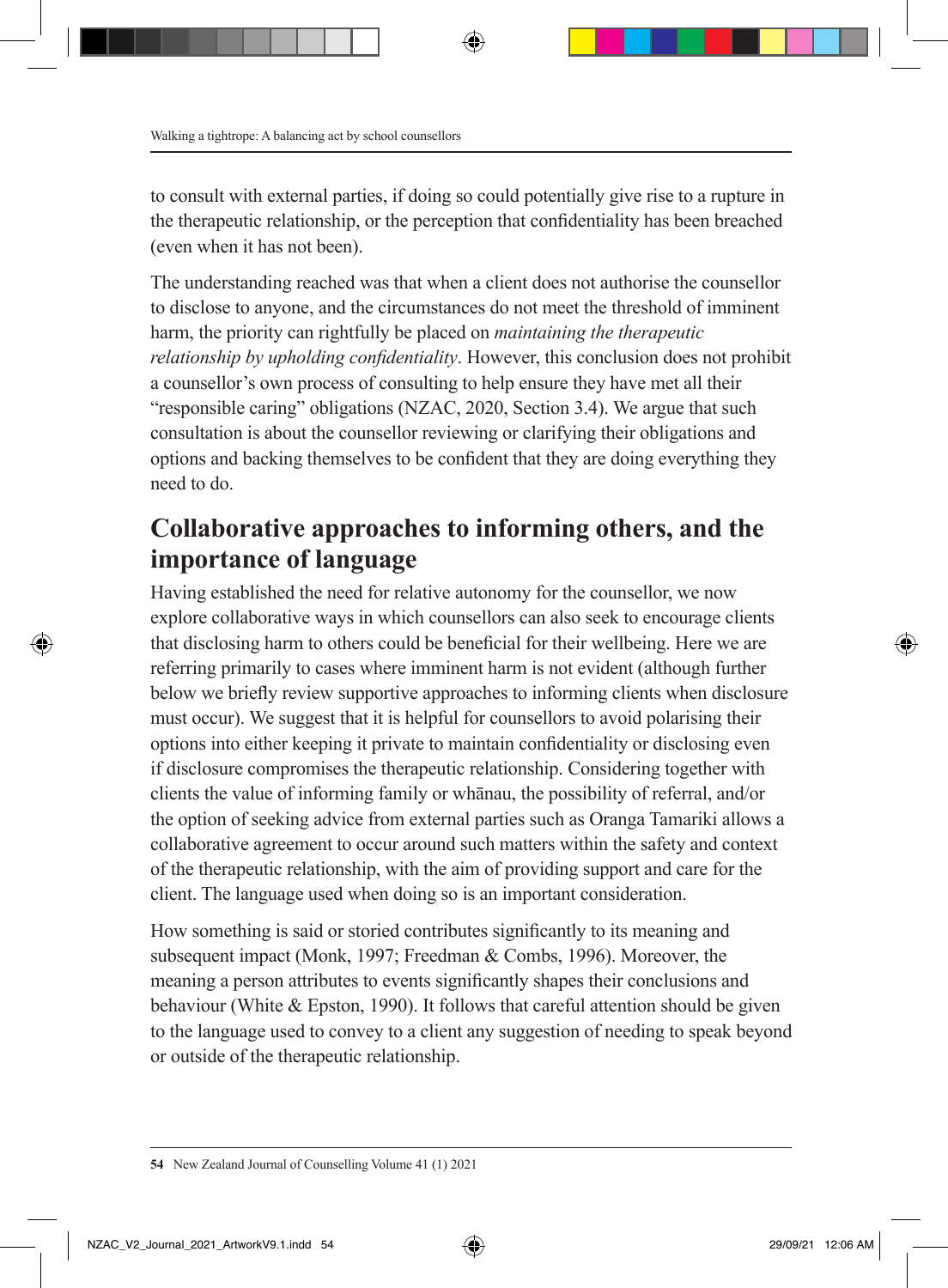One of the authors speaks with clients about such issues this way:

I'm a bit like a GP (general practitioner). If there's a special issue to consider we need to make a referral or consult together with someone else to get the best care for you. I need to make sure I am looking after you as best I can.

The client's willing agreement would be required to proceed.

Another way such proposed action can be storied is as follows:

In this moment I need to do the best thing for you. You deserve the best… and I'm feeling a bit unsure. I need to make sure we are doing all that we can and that you're going to be OK, so I would like to talk with (OT/ Police/DHB Sexual Assault service)? They are our "go to" people and can advise us. Would you like to be part of that call or be here while I do that?

In the interests of transparency and client confidentiality it should be clarified that a client's identity need not be revealed for such a conversation to occur.

As a clear expression of the limits of confidentiality, school counsellors can inform students and parents alike at the start of counselling work that they will call home if the student is unsafe. The counsellor can clarify that such a call would occur only to help ensure safety and after discussion with the student. The authors (two of whom are school counsellors) report that, having followed this process, when a student's home has had to be called, they have not encountered a problem.

When suggesting to clients that disclosure to whanau members and/or friends might be supportive for their wellbeing, language that focuses on the significance and complexities of difficult problems and suggests the need for back-up or the value of supportive teammates encourages a broadly collaborative (i.e., nonindividualised) approach to care (Pizzini & Gremillion, 2017). For example, the counsellor could say:

It seems that this is a really difficult situation/problem, one best suited to a team, so that you have others alongside you to support you and have your back. Who do you feel comfortable with or confident in to invite onto a support team?

Language is also important to consider when the threshold of imminent harm or seriousness compels a counsellor to make a report or notification, despite the client maintaining an unwillingness for such a disclosure. In such situations, regardless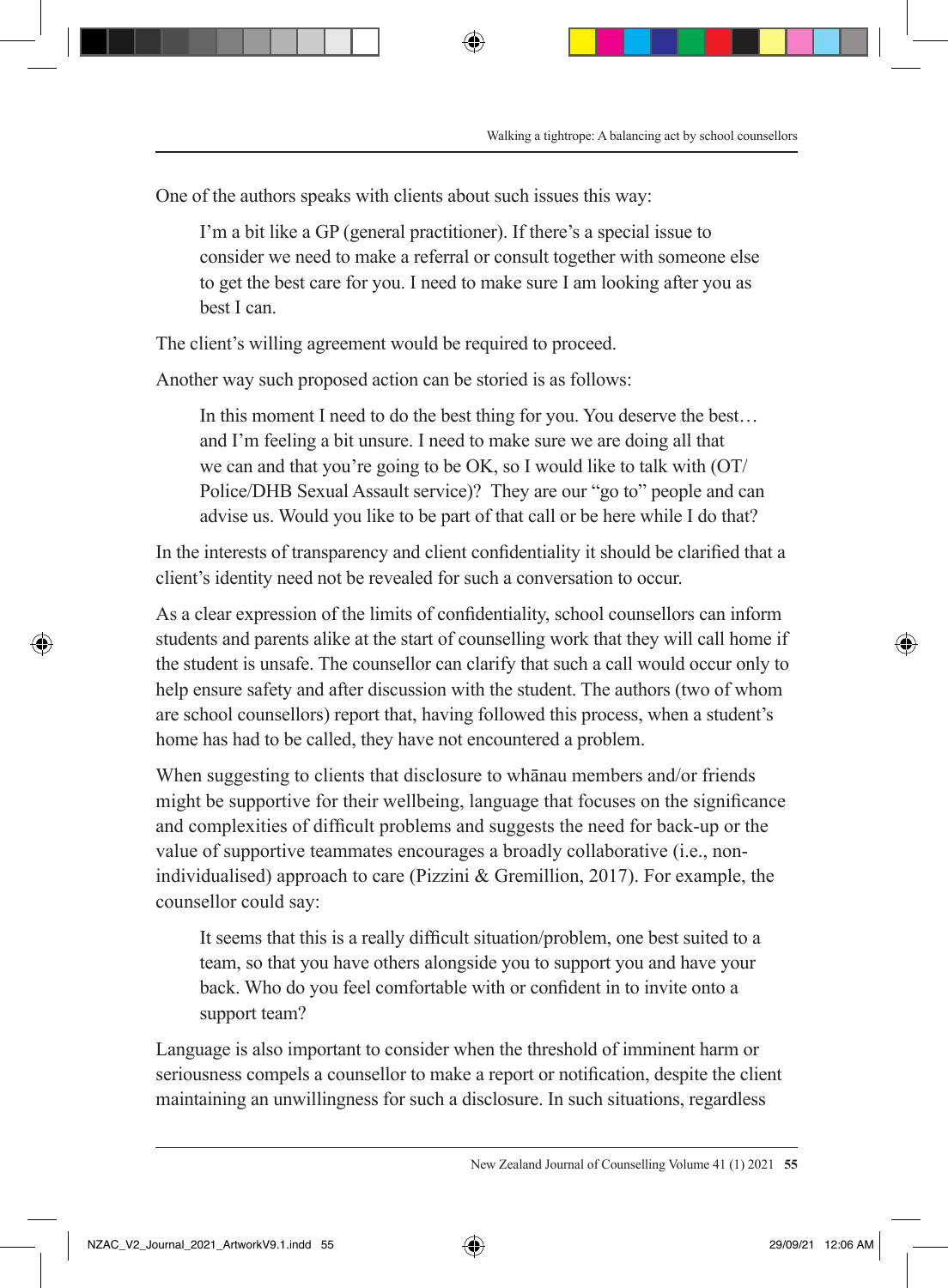of client concern, a supportive statement could be: "Thank you for telling me about that; now, I need to talk to someone so we can make sure you're safe" (Oranga Tamariki, 2020, p. 40). We point out that the language modelled here is not apologetic or framed as "I need to break confidentiality". Rather, the meaning conveyed is "I need to get the best support for you".

### **Conclusion**

School counsellors can find themselves in difficult situations, navigating the anxiety and concerns of young people who have experienced harm, maintaining client safety, preserving the therapeutic relationship, upholding privacy and confidentiality, as well as their credibility, in a school environment, while pressured by parental concerns and wishes to be informed. The best-case scenario is that the counsellor avoids an ethical challenge by arriving at a collaborative agreement with the client to involve appropriate others in their care and journey towards wellness.

When it comes to counsellors seeking their own support or clarity about options, consulting beyond the private space of the client-counsellor relationship may well be helpful and yet may also give rise to significant concerns for clients. This article introduces the concept of counsellors having relative autonomy from their clients when considering possible courses of action. Counsellors may find it supportive for their own process to discuss a client situation in ways that do not identify the client with professionals within, for example, Oranga Tamariki or the Police. The authors argue that such consultations do not constitute "breaking confidentiality" and therefore do not require the consent or prior knowledge of the client, especially if that would negatively impact the therapeutic alliance.

Deliberations about when to involve other professionals are sometimes fraught and unclear. There is rarely a single "right" response; rather, there are often various considerations, perspectives, and elements of risk and resilience to consider, and a multitude of circumstances to juggle and navigate. Supervision is the ideal context to examine and explore those potentially competing interests and sometimes conflicting priorities, and can contribute to a more comprehensive understanding of NZAC professional ethics. Whatever actions or non-actions one decides in supervision, others will think they could have or should have been something else. And we may well have lingering doubts of our own about whether we did the right thing or did our best for a client. In many ways it may well be true that you "can't do right by everyone".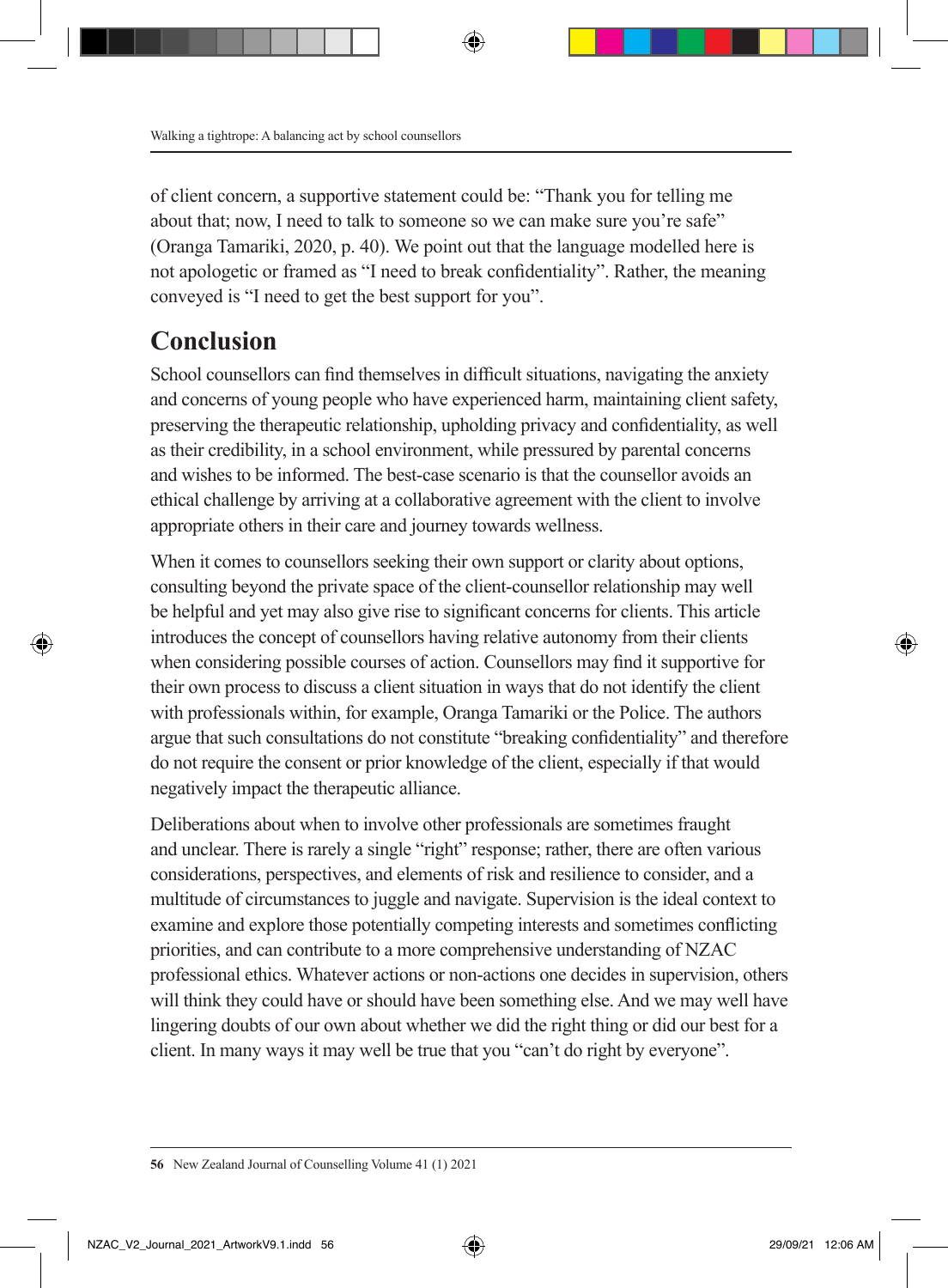## **Notes**

- 1. We acknowledge the importance of the topic of whānau involvement within the context of Te Tiriti in Aotearoa/New Zealand. Exploring it in ways that would do justice to the varying contexts and positions of Māori young people and their whānau is beyond the scope of this short article.
- 2. The Gillick principle states that children can make their own decisions when they have sufficient maturity and understanding to weigh the risks and consequences of the particular decision. The principle is part of English common law, which also applies in New Zealand. It was formulated by the English House of Lords in the 1985 decision from which it takes its name (Ludbrook, 2012).

## **References**

- Agee, M. (2011a). Imminent threat of serious harm. In K. Crocket, M. Agee, & S. Cornforth. (Eds.), *Ethics in practice: A guide for counsellors* (pp. 188–190). Dunmore.
- Agee, M. (2011b). When a counsellor knows about illegal practices. In K. Crocket, M. Agee, & S. Cornforth (Eds.), *Ethics in practice: A guide for counsellors* (pp. 212–215). Dunmore.
- Freedman, J. & Combs, G. (1996). *Narrative therapy: The social construction of preferred realities.* W.W. Norton & Co.
- Hamilton, C. & Hopegood, L. (1999). *Offering children confidentiality: Law and guidance.* Children's Legal Centre.
- Hawkins, H. & Monk, G. (1995). School counselling: An ethical minefield? *New Zealand Journal of Counselling, 17*(1), 1–7.
- Hughes, C. (2011). School counsellors: Clients, colleagues and confidentiality. In K. Crocket, M. Agee, & S. Cornforth (Eds.), *Ethics in practice: A guide for counsellors* (pp. 106–117). Dunmore.
- Ludbrook, R. (2012). *Counselling and the law: A New Zealand guide* (2nd ed.). Dunmore.
- Madigan, S. & Epston, D. (1995). From "spy-chiatric" gaze to communities of concern: From professional monologue to dialogue. In S. Friedman (Ed.), *The reflecting team in action: Collaborative practice in family therapy (pp. 257–76).* Guilford.